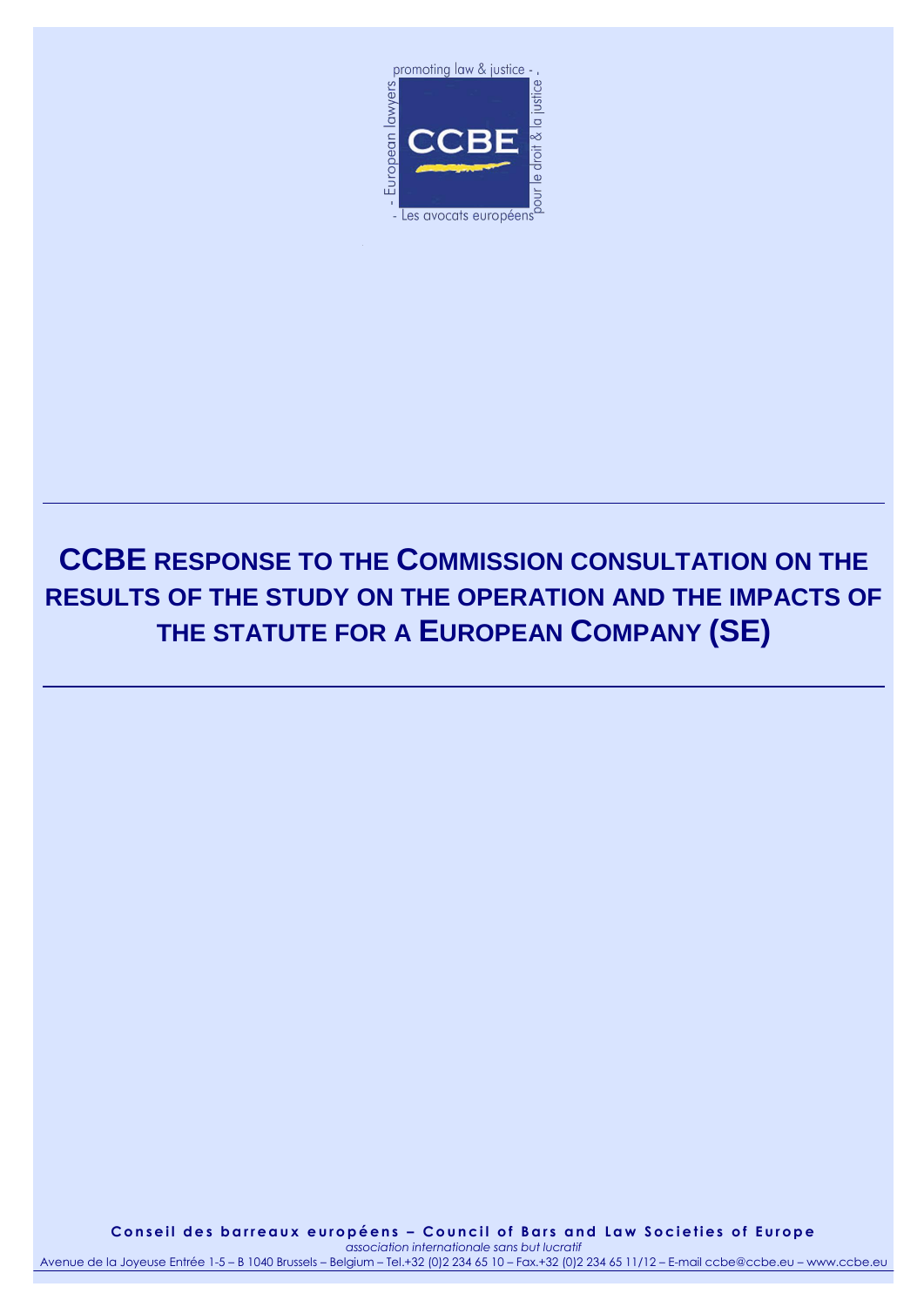## **CCBE response to the Commission consultation on the results of the study on the operation and the impacts of the statute for a European Company (SE)**

The Council of Bars and Law Societies of Europe (CCBE) is the representative organisation of around 1 million European lawyers through its member bars and law societies from 31 full member countries, and 11 further associate and observer countries. The CCBE responds regularly on behalf of its members on policy issues which affect European citizens and lawyers.

The CCBE would like to submit the following comments in response to the consultation questionnaire.

#### **II – Drivers**

#### **1. Do you agree with the findings of the study about the positive and negative drivers for setting up an SE and their importance? Please explain your answer.**

*The CCBE agrees with the findings of the study about the advantages and disadvantages of adopting the Statute for a European Company. The SE is indeed the only European form of organization to date which allows a company to transfer its registered office to another Member State. However, the possible future adoption of a directive on the transfer of registered offices between Member States could obviate one of the major advantages of using the European Company.*

#### **2. Do you agree with the study's assessment on the attractiveness/non-attractiveness of national legislation for setting up an SE? Do you think that other or additional issues in the national legislation should be taken into consideration for that assessment?**

*The Regulation provides many references to the national laws of the Member States in order to specify the conditions of setting up SE's, as well as their operating procedures. The lack of harmonization between local legislations explains the complexity of the legal system governing the SE, and why there is so little enthusiasm for this form of organization.*

**3. What are in your view the most important regulatory issues to consider for a company when assessing in which country to place its registered office and/or head office (both at the moment of formation and during the life of a company – taking into account the possibility to transfer the registered office).**

*The CCBE already had an opportunity to work on the issue of transferring registered or head offices within the Member States. In the CCBE's view, the main elements that a company considers when planning to transfer its head office are as follows:*

- *Maintaining its legal personality in the Member State to which the office is being transferred;*
- *Requirements regarding minimum capital stock;*
- *The applicable tax regime ;*
- The ease and costs of setting up and then operating the company whose office is being *transferred;*
- *The flexibility with which the company's operation can be organized.*

#### Conseil des barreaux européens - Council of Bars and Law Societies of Europe *association internationale sans but lucratif*

Avenue de la Joyeuse Entrée 1-5 – B 1040 Brussels – Belgium – Tel.+32 (0)2 234 65 10 – Fax.+32 (0)2 234 65 11/12 – E-mail ccbe@ccbe.eu – www.ccbe.eu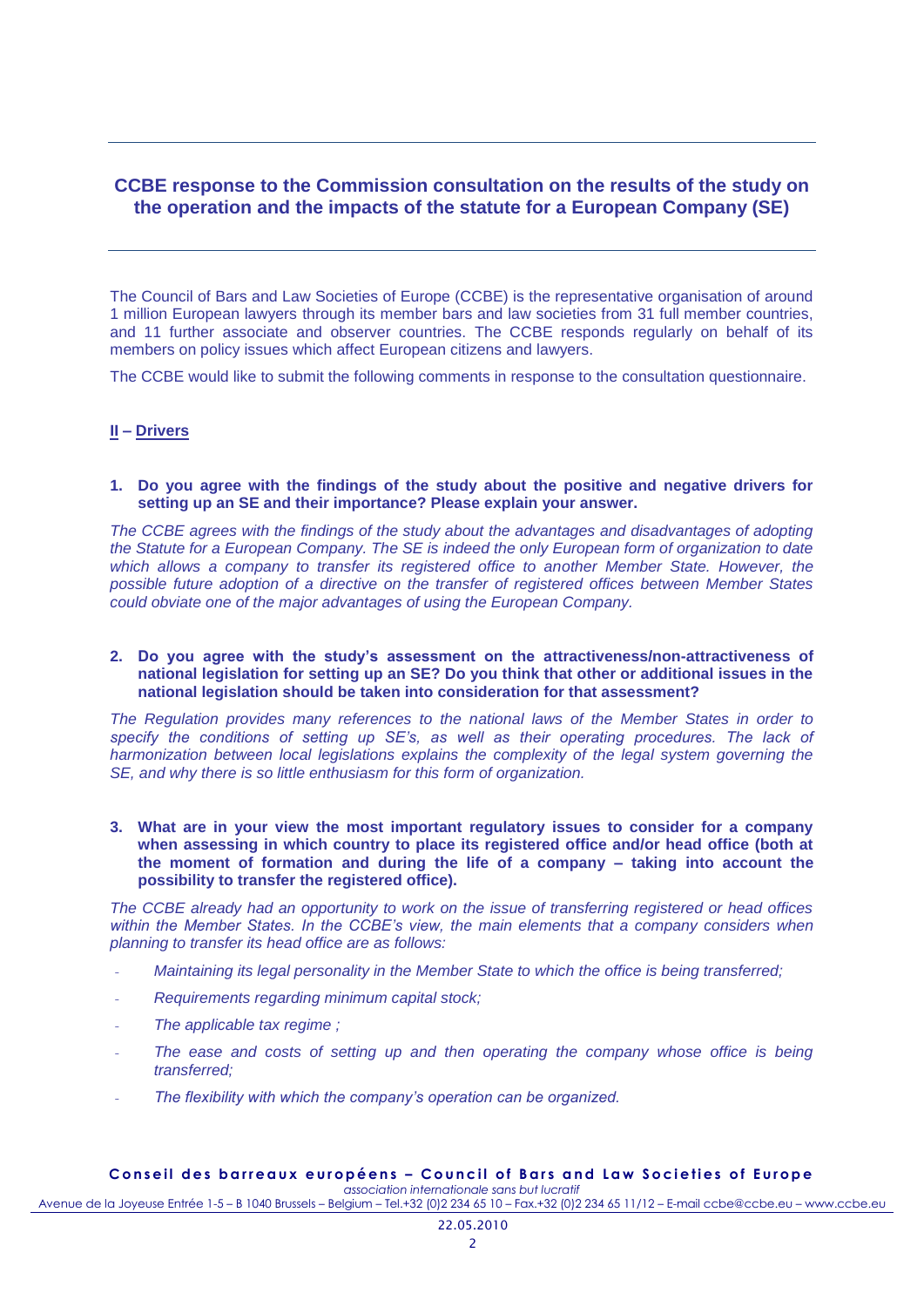#### **III - Main trends**

#### **4. Do you agree with the study that the main reasons for the current distribution of SEs across the EU/EEA Member States are connected to the employee participation system and corporate governance system of the individual Member State? Please explain your answer.**

*Employee representation within company organs is undeniably one of the factors which may explain the success - or conversely, the unpopularity - of the European Company within the Member States. We consider that the presence of employee representatives within company organs is likely to dissuade some business entities from adopting this form of organization, especially if national laws do not create such an obligation for forms of organization subject to national law.*

#### **5. Do you agree with the possible explanations for the current distribution of SEs in the EU/EEA presented in the study? If you think there are other possible explanations please list them.**

*The CCBE believes that other factors could explain the geographical distribution of European Companies in the Member States. A possible explanation for this is to be found in the existence – or conversely, in the lack – of competing national forms of organization within the Member States. Some Member States do indeed provide flexible forms of organization in their national laws (such as the "Société par actions simplifiée" under French law) by allowing self-governance through statutes, which in turn creates direct competition for the European Company.*

#### **6. What are in your view the main advantages for a company to buy a ready-made shelf SE compared to setting up an SE directly?**

*In the CCBE's view, there are many advantages of purchasing a ready-made shelf SE:*

- *(i) No need to set up a wage negotiation scheme as explained in the study;*
- *(ii) Quick set-up and quasi-immediate operation of the European Company, with the option of transferring its registered office to another Member State afterwards;*
- *(iii) The option of purchasing a European Company set up under the national law of another Member State which shows attributes that the Member State of origin is not able to offer.*

#### **IV - Practical problems encountered**

#### **7. Please provide examples of practical problems you have encountered in the course of setting up or running an SE (please focus only on company law related problems).**

*The CCBE has had the opportunity to contact a company which had adopted the status of a European Company, in order to obtain its practical experience following the adoption of such a corporate form. As a result, it appears that some practical difficulties are encountered by European Companies:*

- *(i) The long period needed for incorporation procedures for the company, particularly because of the timetable to be followed with the establishment of a special negotiating group,*
- *(ii) The imprecise nature of the texts governing the functioning of the European Company, since the European Regulation focuses on methods of incorporating a European Company and refers companies back frequently to national law regarding its day-to-day operation,*
- *(iii) The impossibility of forming a single-member European Company.*

Avenue de la Joyeuse Entrée 1-5 – B 1040 Brussels – Belgium – Tel.+32 (0)2 234 65 10 – Fax.+32 (0)2 234 65 11/12 – E-mail ccbe@ccbe.eu – www.ccbe.eu